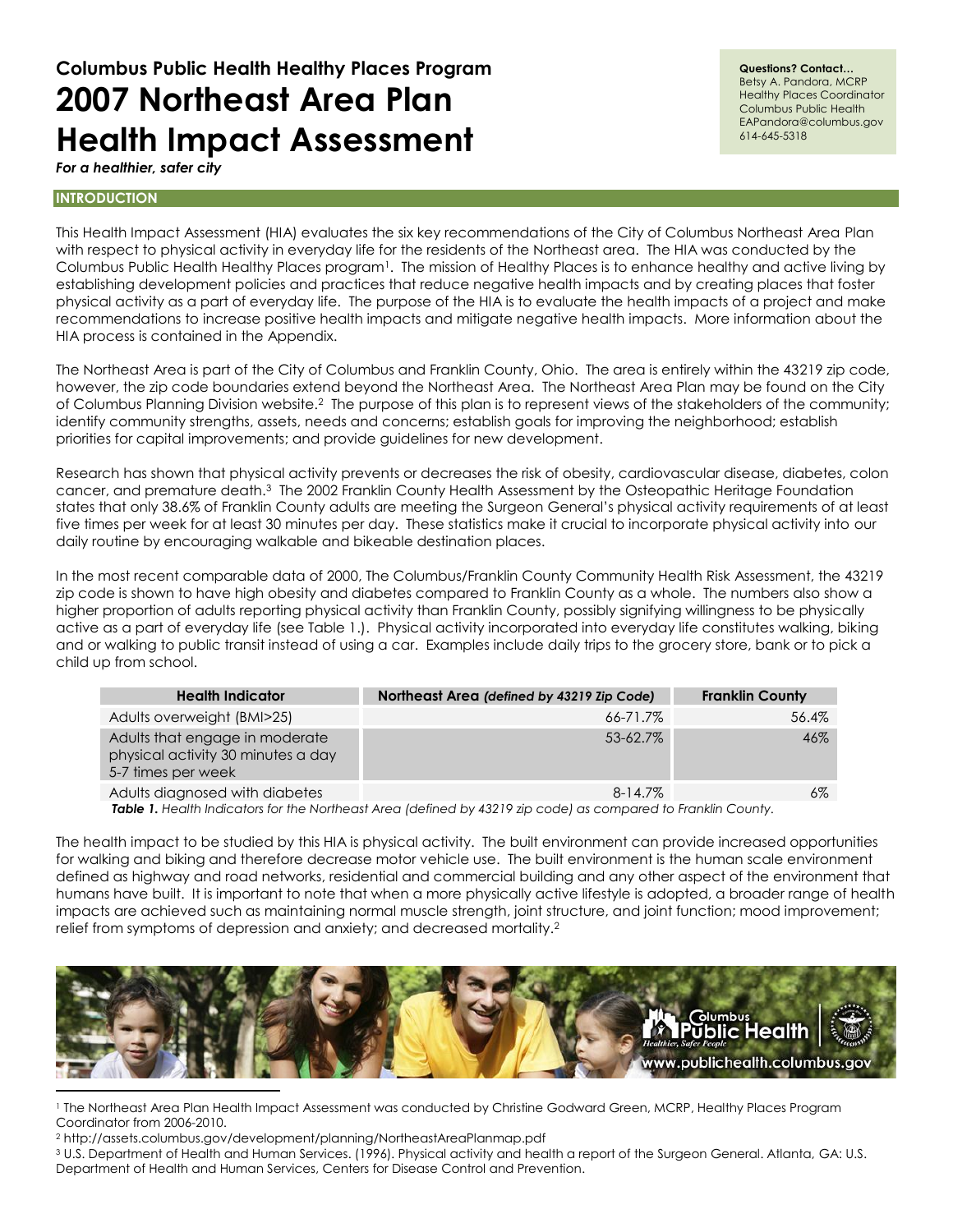If the recommendations in this HIA are followed, it is predicted that walking and biking in the Northeast Area will increase while motor vehicle use will decrease.<sup>4</sup> In the long term, increased physical activity may become part of ones lifestyle. The long term outcomes will be an increase in physical activity levels; decrease in air pollution and ultimately a reduction of the overall rates of obesity and chronic disease. The built environment can foster safe pedestrian means and therefore a long term reduction in pedestrian crashes and fatalities can be realized even with more pedestrian and bicycle traffic on the road.<sup>5</sup>

#### **RECOMMENDATIONS**

#### **Key Recommendation 1 Mixed Use Center at Cassidy and**

# **Agler Roads**

The mixed use center is an excellent example of a place that fosters physical activity in everyday life. The neighborhood had two goals that are accomplished with this development. The first goal was to provide neighborhood retail and the second to create a sense of place for the neighborhood. Both of these goals encourage physical activity through close proximity of use and community support<sup>6</sup> . The site capitalizes on the existing recreation center and elementary and middle schools. Other aspects of the mixed use center that will promote physical activity include:

- Utilization of the Urban Commercial Overlay (UCO) in development of commercial buildings. The UCO promotes pedestrian oriented development.
- Higher density which allows people to be close to shopping destinations.
- Pedestrian friendly linkages to Alum Creek and the bike trail.
- Encouraging the center to have neighborhood commercial, civic uses, office and high density residential. This will give residents multiple reasons to utilize the center and walk between destinations.

#### **Key Recommendation 2**

#### **Lower Density residential with high/medium density around mixed use center or sub-neighborhood centers.**

High/medium densities have a close proximity of destinations which promotes physical activity. Lower density residential can potentially decrease walkability features such as close proximity of destinations. Recommendations such as subneighborhood centers, context sensitive complete streets, connectivity, bike paths and public transit on major corridors encourage physical activity and must be implemented to foster physical activity as a part of everyday life.<sup>7</sup>

Standards such as the Urban Commercial Overlay and the Community Commercial Overlay should be enforced per the plan to promote pedestrian oriented development. Land Use section 3.20 Goals and Principles states that neighborhoodbased services should be within ¼ to ½ mile of residents. This distance is a walkable/bikeable distance and is highly encouraged to increase physical activity.



- <sup>4</sup> See Appendix, Concepts Defined #1
- <sup>5</sup> See Appendix, Concepts Defined #2
- <sup>6</sup> See Appendix, Concepts Defined #3 <sup>7</sup> See Appendix, Concepts Defined #3

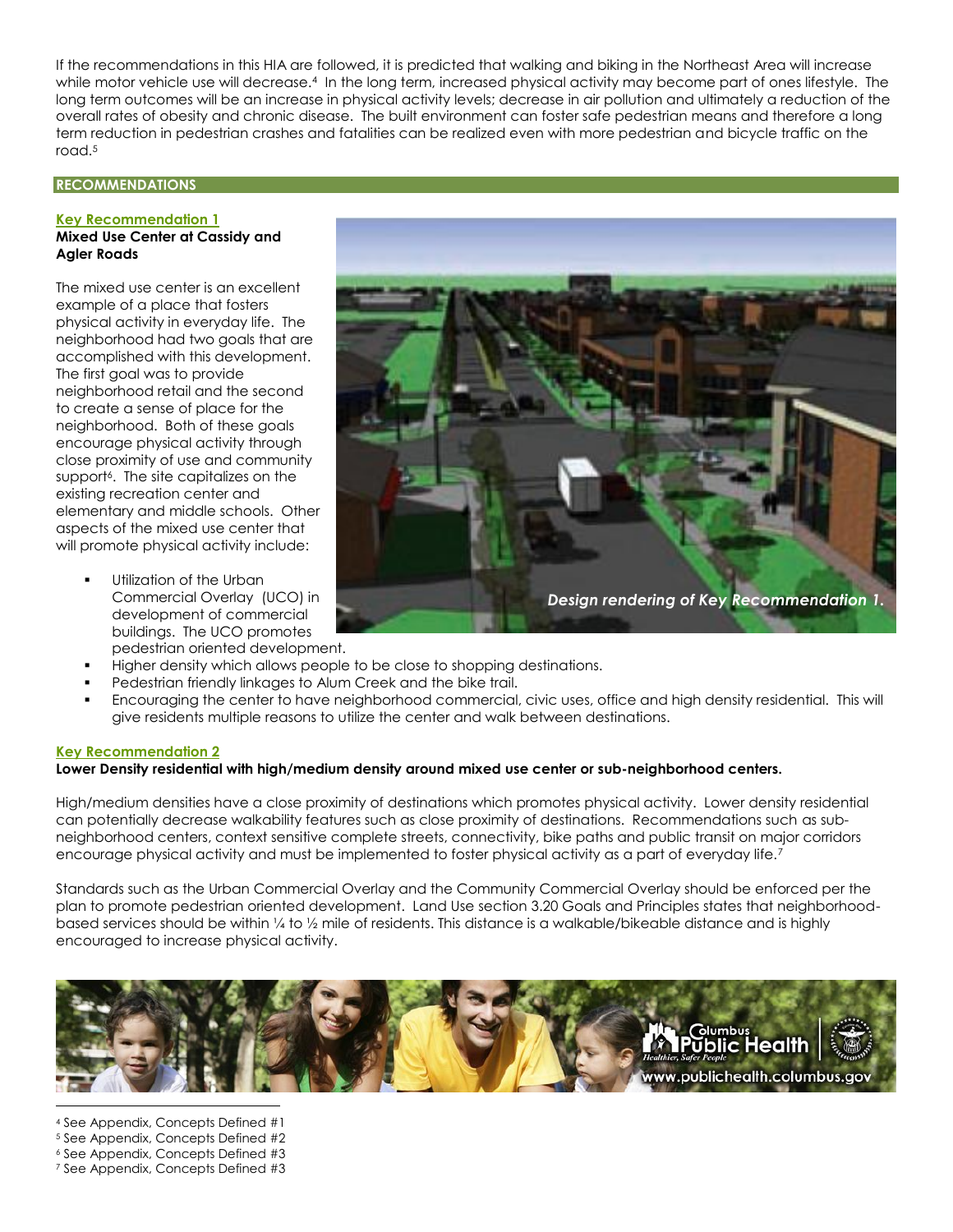#### **Key Recommendation 3**

# **Design standards for new commercial and residential development**

Urban Design, Section 2.7 includes several critical components for safe pedestrian/cyclist access. Design features that create a sense of community and encourage people to walk and visit with neighbors have been shown to encourage physical activity.<sup>8</sup> Elements that are especially important in Section 2.7 include:

- Public accesses to open space/natural features (Residential Site Design)
- Front porches (Residential Building Design)
- Outdoor plazas/pedestrian spaces (Commercial Site Design)
- Commercial development should provide pedestrian access to adjacent areas (Roads, Pathways, and Parking)
- On street parking (Roads, Pathways, and Parking)

Additional recommendations include buildings on major corridors be two stories or higher to "frame" the street (Commercial Building Design) which also reduces vehicle speeds and creates a safer pedestrian environment.

Two recommendations that need special emphasis on the pedestrian include 1) the possibility of parking lots in front of buildings and 2) fences surrounding commercial development (Roads, Pathways, and Parking and Commercial Site Design). Access and aesthetics have been shown to increase physical activity. When a parking lot connects to the sidewalk, the pedestrian aesthetics are compromised and there is more potential for pedestrian/vehicle conflicts. Parking lots preferably should be behind the building, however, if a parking lot must be in front of a building safe pedestrian means such as crosswalks and sidewalks should be included from the street sidewalk to the front door. In the use of fences, pedestrian access through gates or gaps in the fence is necessary for walking and cycling access.

#### **Key Recommendation 4**

# **Context sensitive road improvements to ensure adequate auto capacity for future auto traffic and accommodations for pedestrians and bicyclists.**

This recommendation is an overarching recommendation that will be a catalyst for a shift in development style which will impact the entire neighborhood and adjacent areas. By implementing policies that provide safe means for pedestrians and cyclists, people are more likely to take advantage of opportunities for physical activity as a part of everyday life.<sup>9</sup>

These sections discuss the opportunities for complete streets, context sensitive design, connectivity and alternative modes of transportation. This aspect of the built environment is crucial for public health because of the potential to reduce pedestrian/cyclist injuries and crashes through safety measures and encourage physical activity by providing the necessary connections.<sup>10</sup>

#### **Key Recommendation 5**

# **Continued development of Easton and Eastgate as job centers.**

These two developments are great access points for jobs in the neighborhood. As these job centers further develop, pedestrians, cyclists and transit users should be given a high priority. Land Use Section 3.20 sets the stage for ensuring people can access work without using cars in the Objectives and Strategies. A Strategy is to "enhance pedestrian, bicycle, transit and other connections between Easton and surrounding neighborhood areas and the Alum Creek Trail." A real opportunity exists with the close proximity of these job centers and the neighborhood for physical activity as a mode of transportation to work.<sup>11</sup>

#### **Key Recommendation 6**

**Interconnected system of greenways and trails/paths that build on the developing Alum Creek Trail and greenway. Tree preservation including the potential use of residential density transfer and bonus.**

Parks and open space have been shown to increase physical activity.<sup>12</sup> Additionally, pedestrian amenities such as tree cover make it more comfortable to walk and therefore encourage walking.



 $\overline{a}$  See Appendix, Concepts Defined #3 See Appendix, Concepts Defined #4 See Appendix, Concepts Defined #2 See Appendix, Concepts Defined #5 See Appendix, Concepts Defined #6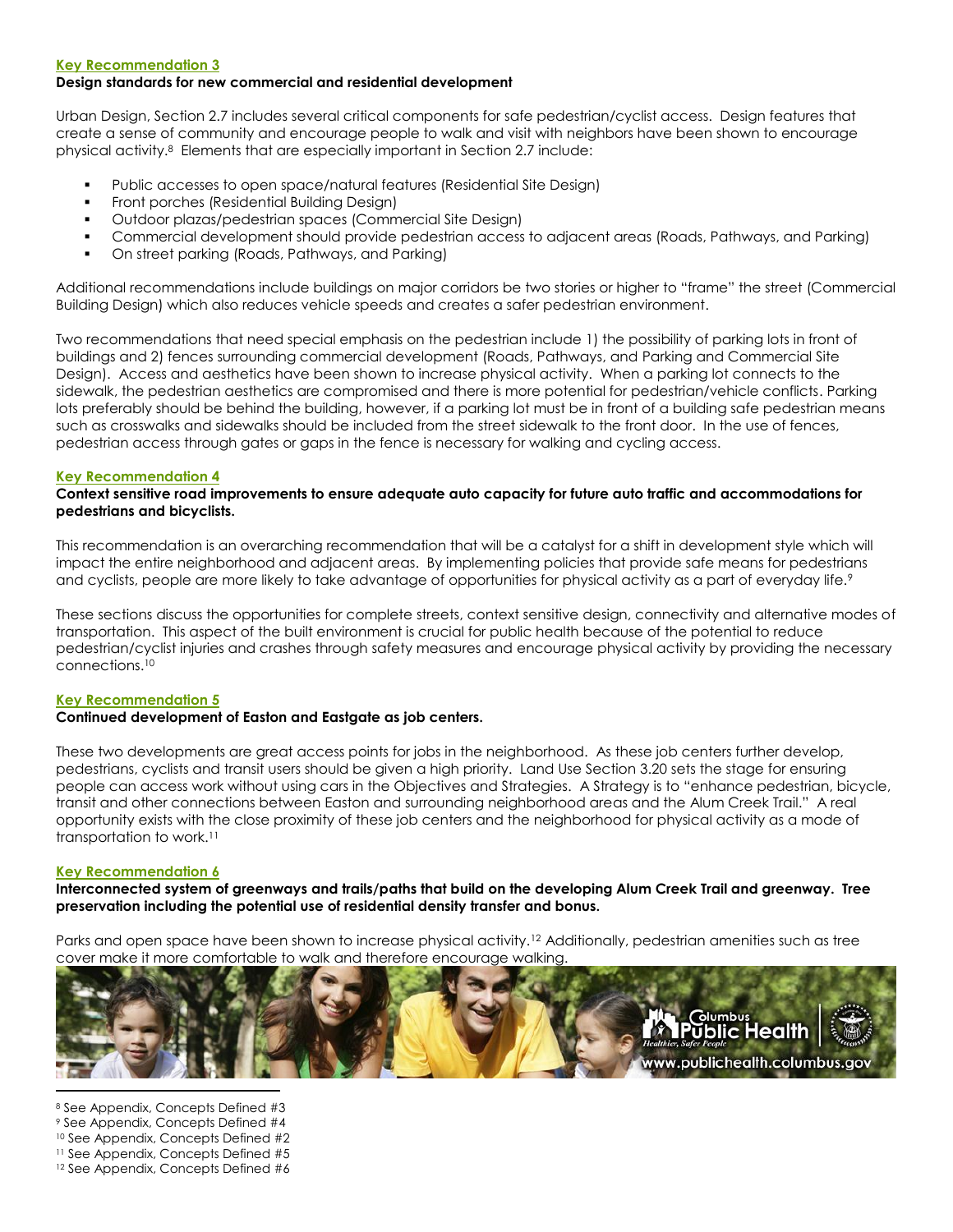The Northeast Area has Mock, Innis and Weiler Parks as well as Alum Creek and the bike trial which are great assets for passive and active recreation. Community Facilities and Services Section 6.53 states:

- Efforts should be made to ensure neighborhood parks have a "pedestrian friendly" zone within one half mile, particularly at intersections.
- The city of Columbus Recreation and Parks Master Plan recommends that neighborhood parks be located within one-half mile of all neighborhoods.

Additionally section 6.56 Strategies recommends established pedestrian connections between neighborhood parks and adjacent neighborhoods, the Alum Creek Trail, and other parks and open space whenever possible. These policies and strategies are vitally important to increase physical activity through safe pedestrian means. Neighborhood residents must have safe, convenient and affordable access to opportunities for active and passive recreation.

### **CONCLUSION**

 $\overline{a}$ 

It is important to note that when physical activity is increased by walking, biking and walking to public transit as the predominant travel option, several other positive results are achieved. These other results include:

- Reduction in air pollution: If 1% of auto travel is replaced by biking, motor vehicle emissions are reduced by 2-4%.<sup>13</sup>
- Mental health benefits: Heavy traffic is related to more stress and less social interaction.<sup>14</sup> Physical activity also improves mood and relieves symptoms of depression and anxiety.<sup>2</sup>
- Social capital: Children that cannot leave their home due to heavy traffic have few social contacts and less independence.<sup>15</sup> Traditional neighborhood residents that walk more report being more connected to community, more likely to know their neighborhoods and have more trust/faith in people.<sup>16</sup> Finally, residents that live in a neighborhood with a high degree of social capital/sense of community report higher ratings of perceived health and physical activity levels.<sup>17</sup>
- Environmental justice: When development allows safe, convenient pedestrian and bike access, barriers to grocery stores, clean air, parks, employment and educational institutions are broken. Access, and the availability of affordable transportation, are valuable to low-income residents in providing for their families.

# **MONITORING & EVALUATION: 2007-2011 NORTHEAST AREA PLAN IMPCAT AND IMPLEMENTATION UPDATE**

This HIA was done concurrently during the Northeast Area Plan planning process. One major impact of this HIA is that it helped to establish a relationship between Columbus Public Health Healthy Places program and the Department of Development Planning Division. The Healthy Places Program has since reviewed and conducted smaller-scoped HIAs on seven subsequent Area Plans and is presently engaged in the HIA process for an additional seven Area Plans.

As Area Plans are official policy documents guiding development by areas within the City of Columbus, one way to gauge the impacts of this HIA is to report upon how the Key Recommendations of the Northeast Area Plan have been implemented. A good proxy for plan implementation is the number of new construction building permits that have been issued in the area since the plan's adoption in 2007.

As of September 2011, 284 new construction building permits have been issued for properties within the planning area. 11 of those permits were issued for two of the four sub-neighborhood centers recommended for mixed use development within Key Recommendation 2, though no new development has occurred at Agler and Cassidy Roads per Key Recommendations 1. Of the building permits issued, 77 were for commercial new construction, 186 were for residential new construction, and 21 were for multi-family new construction. This means that the residential and commercial urban design standards developed for this area per Key Recommendation 3 have been applied to each type of development.



<sup>13</sup> Komanoff C, Roelofs C. The environmental benefits of bicycling and walking, National Bicycling and Walking Study Case No 15. =U.S. Department of Transportation; 1993 Jan 1. Report No.: FHWA-PD-93-015.

<sup>14</sup> Appleyard, D., & Lintel, M. (1972). The environmental quality of city streets: the residents' viewpoint. *American Institute of Planners Journal*   $38: 84 - 101$ 

<sup>15</sup> Road traffic safety and health equity: a call to action. Injury Control Safe Promotion 2003 March 10(1-2): 9-10.

<sup>16</sup> Leyden, K.M., (2003). Social capital and the built environment: the importance of walkable neighborhoods. *American Journal of Public Health.* 93 (9), 1546-51.

<sup>17</sup> Kawachi, I., Kennedy, B.P., Lochner, K., & Prothrow-Stith, D. (1997). Social capital, income inequality, and mortality. *American Journal of Public Health.* 87 (9) 1491-8.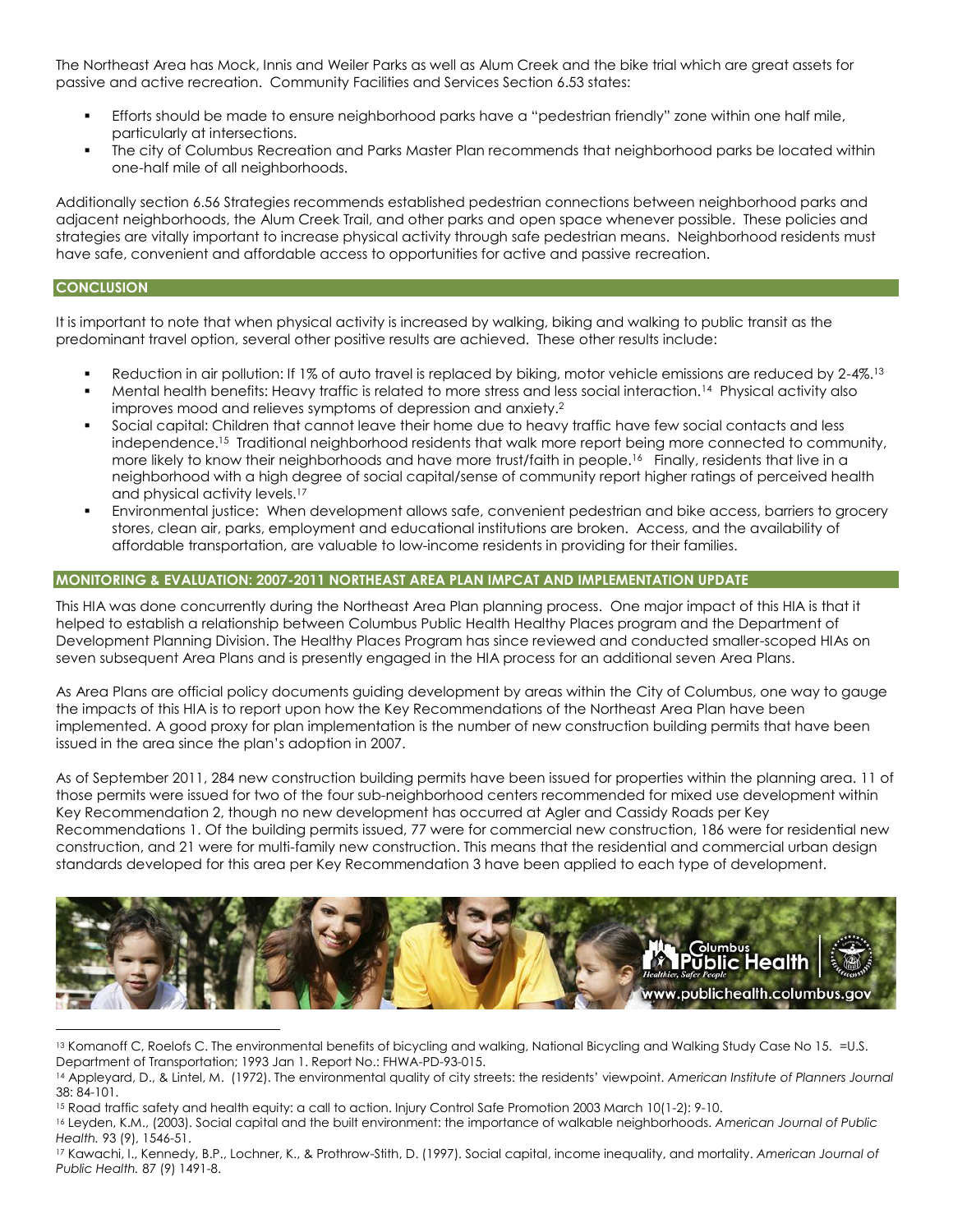# **Appendix**

# **METHODS: SCREENING & SCOPING**

Health Impact Assessment (HIA) evaluates the health impacts of a project and makes recommendations to increase positive health impacts and mitigate negative health impacts. The Health Impact Assessment process begins with the Screening and Scoping processes in order to determine if a HIA should be performed and to identify the health impacts that should be addressed. The next steps are Assessment and Reporting which are contained in the main document.

The Screening process determines if the HIA will add value to the decision-making process. A defined policy, program or project is assessed for potential health impacts. There are tools which can assist in the decision of whether to perform the HIA. For example, an HIA should be performed if there are significant health impacts, decision makers will value the input, the resources are available for the assessment and the HIA can be completed in a timely manner. The purpose of this HIA is to assess the Northeast Area Plan. This HIA is the beginning of a working relationship between two City of Columbus departments, Columbus Public Health Healthy Places program and the Department of Development Planning Division. This HIA is a pilot for the review of neighborhood plans based on physical activity features. At this time, the forging of the relationship is just as important as the results of the HIA itself. For this reason, an extensive Screening process was not undertaken. The Northeast Area Plan was chosen because it was in the final draft form at the onset of the HIA process. However, because this HIA is a pilot HIA, the Plan was approved by City Council prior to the completion of the HIA.

The goal of Scoping is to identify issues that should be addressed in the HIA and describe key health demographics about the population affected. The Scoping process also identifies stakeholders and their roles, sets timelines and establishes responsibility for convening meetings and administrative tasks. For the purpose of this HIA the Scoping process only included the identification of issues and demographics. It was decided to omit the other steps due to this HIA being undertaken by two specific people as a partnership and as a pilot.

The mission of the Healthy Places program is to enhance healthy and active living by establishing development policies and practices to reduce negative health impacts and by creating places that foster physical activity as a part of everyday life. The Planning Division is interested in input from the health perspective and in creating opportunities for active transportation. The health impact of focus was chosen to be physical activity with the recognition that in order to be physically active in a community, people must feel safe; have safe pedestrian and cycling means; have traffic calmed; have clean air; have access to commercial destinations; have access to their friends' house; have parks; have schools. At this step in the HIA process, it was also decided to focus on the six key recommendations of the Northeast Area Plan. These recommendations provided the major concepts of the plan and opportunity for a wide variety of input.

# **CONCEPTS DEFINED AND CITED**

 $\overline{a}$ 

# **1) Walking and biking will increase while motor vehicle use will decrease.**

A built environment conducive to walking, such as a traditional neighborhood has 2% higher bike travel and 4% higher pedestrian travel compared to suburban areas. Additionally, 32% more auto trips for all purposes were made in the suburban areas versus the traditional areas.<sup>18</sup> Traditional neighborhoods typically have a grid pattern, connecting sidewalks and a mix of uses. Individuals living in these neighborhoods make 2-4 more active transit trips, characterized by walking or biking, per week to neighborhood retail stores than those living in more suburban communities.<sup>19</sup> Finally, as density and land use mix increase, single occupancy vehicle use decreases and walking and transit use increase.<sup>20</sup>

# **2) The built environment can reduce injuries even with increased pedestrians and bicyclists.**

Studies have found that crashes between motorist and pedestrians or bicyclists are less likely when there are more people out walking and bicycling. Policies that increase the numbers of people walking and bicycling appear to be an effective route to improving safety of people walking and bicycling. For example, American pedestrians are about twice as likely to be injured as German pedestrians and four times as likely as Dutch pedestrians even though 22% of German and 18% of Dutch trips are made on foot compared to 6.3% in the United States. American cyclists are in even more danger. They are eight times more likely to be injured than German cyclists and about 30 times more likely than Dutch cyclists even though

**<sup>18</sup>** Friedman, B., Gordon, S.P., & Peers, J.B. (1994). Effect of neo-traditional neighborhood design on travel characteristics. *Transportation Research Record*, 1466, 63-70.

<sup>19</sup> Handy, S. (1992). Regional versus local accessibility: Neo-traditional development and its implications for non-work travel. *Built Environment*, 18, 253-67.

<sup>20</sup> Frank, L.D., & Pivo, G. (1994). Impacts of mixed use and density on utilization of three modes of travel: Single occupancy vehicle, transit, and walking. *Transportation Research Record*, 1466, 44-42.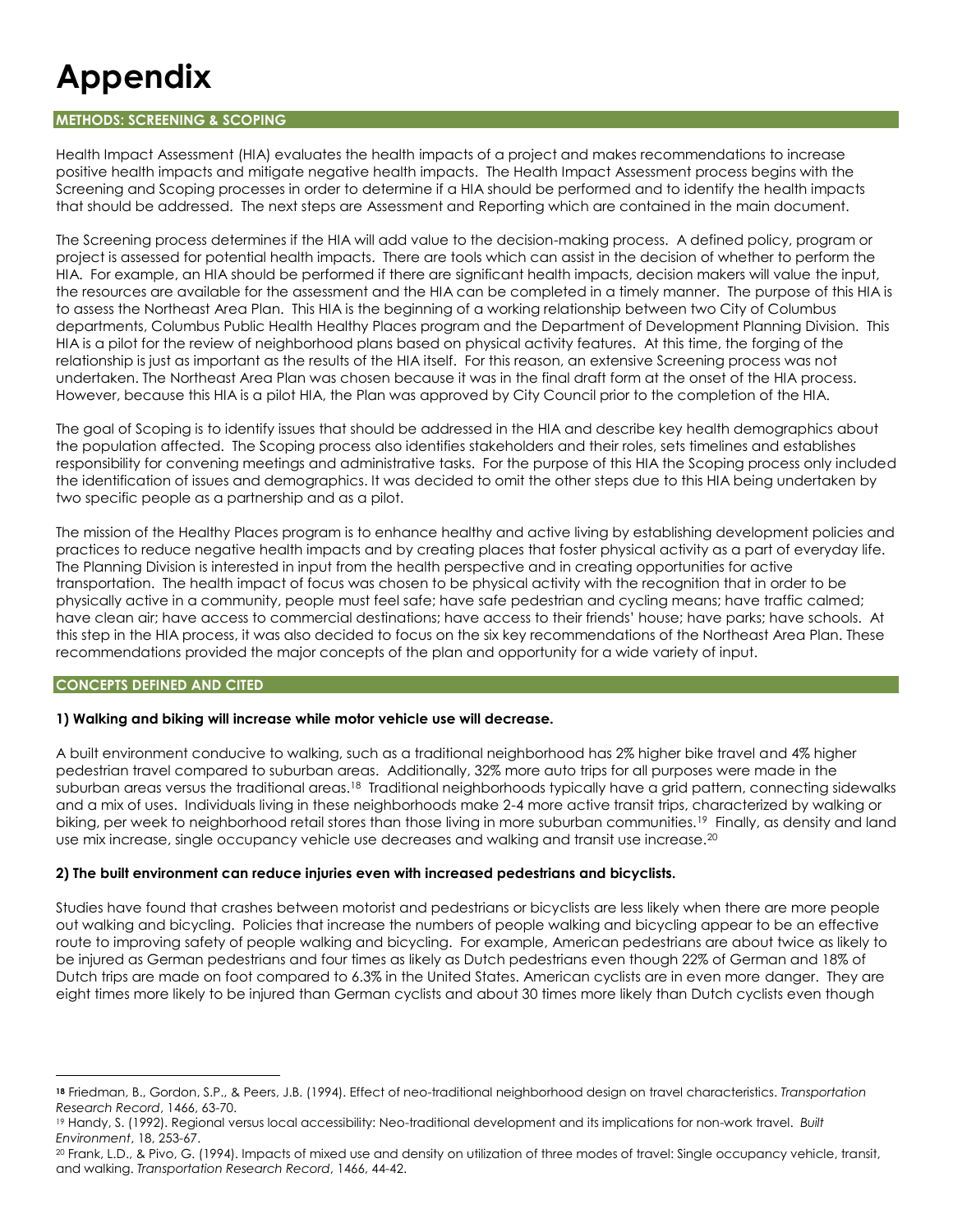12% of German and 28% of Dutch trips are made by bike compared to 1% in the United States.<sup>21</sup> Additionally, speed reductions of five km/h can reduce fatal pedestrian crashes by 30% including 10% of crashes that are avoided altogether.<sup>22</sup>

# **3) Design features that create a sense of community and encourage people to walk and visit with neighbors have been shown to encourage physical activity.**

Safer and a more aesthetic environment where people need to walk or want to walk has been shown to increase physical activity. Built environment modifications that increase physical activity include: redesigned streets (forming squares, traffic calming, and bicycle lanes), improved lighting, sidewalk quality and connectivity and improved access to destination places. Retail, employment and commercial establishments have to be close with attractive pathways connecting them. $^{23}$ Physical activity increased for persons who exercise three times per week by 25% when access to places for physical activity such as walking paths are created or improved.<sup>24</sup> Physical activity also increases for those using transit. Americans who use transit spend an average of 19 minutes daily walking to and from transit and 29% achieve over the recommended 30 minutes per day of physical activity.<sup>25</sup> Social characteristics are also important. People increase their physical activity when they see other people exercise, have friends who encourage exercise or have at least one friend with whom to exercise.<sup>26</sup>

# **4) Implementing policies that provide safe means for pedestrians and cyclists, people are more likely to take advantage of opportunities for physical activity as a part of everyday life.**

Safe pedestrian and cyclist means include street lighting, safety in crossing the street, sidewalk continuity and traffic claming which have all been shown to increase physical activity.<sup>1</sup> Research has shown that strong support exists across income and gender for use of government funds to provide areas to engage in physical activity and for zoning requirements that would include walking and biking paths.<sup>2</sup> Safety not only includes built environment but personal safety as well. A five state study showed that perceived neighborhood safety may have a direct relationship with rates of physical activity. In the case of older adults, physical activity rates were more than two-fold higher among those perceiving their neighborhoods to be safe. 2

# **5) A real opportunity exists with the close proximity of these job centers and the neighborhood for physical activity as a mode of transportation to work.**

Physical activity increases when places, such as places of employment, are in close proximity for active transportation and have safe attractive paths ways to get there.<sup>27</sup> Physical activity in 10 minute increments helps a person to achieve the benefits.<sup>28</sup> The built environment must foster the ability to travel to work by walking or biking. A 1995 Harris poll showed that 20% of Americans said they would commute by walking or biking if better facilities were provided.<sup>29</sup>

# **6) Parks and open space have been shown to increase physical activity.**

 $\overline{a}$ 

People who report some degree of activity state that they chose neighborhood streets, parks and walking/jogging trails among their top four choices for the environment in which to engage in physical activity.<sup>30</sup> There is a positive association between meeting physical activity requirements and access to parks.<sup>5</sup> Additionally, adolescent girls who live near more parks, particularly parks with amenities that are conducive to walking and with active features, engage in more

<sup>21</sup> Pucher, J., and Dijkstra, L. (2003). Promoting safe walking and cycling to improve public health: lessons from The Netherlands and Germany. American Journal of Public Health, (93) 9, 1509-1516.

<sup>22</sup> Federal Office of Road Safety; NHMRC Road Accident Research Unit, University of Adelaide. (1994). *Vehicle Travel Speeds and The Incidence of fatal pedestrian crashes*. South Australia: McLean A.J., Anderson R.W.G., Farmer M.J.B., Lee B.H., & Brooks, C.G. <sup>23</sup> Heath, G.W., Brownson, R. C., Kruger, J., Miles, R., Powell, K.E., Ramsey, L.T., et al. (2006). The Effectiveness of Urban Design and Land Use and Transport Policies and Practices to Increase Physical Activity: A Systemic Review. Journal of Physical Activity and Health, 3 (Suppl 1), S55-S76.

<sup>24</sup> U.S. Department of Health and Human Services, Centers for Disease Control and Prevention. (2001). *Increasing physical activity: a report on recommendations of the Task Force on Community Preventive Services*. MMWR, 50(No. RR-18), 1-14.

<sup>25</sup> Besser, L.M., & Dannenberg, A.L. (2005). Walking to public transit: Steps to help meet physical activity recommendations. American Journal of Preventative Medicine, 29 (4), 273-280.

<sup>26</sup> Brownson, R.C., Baker, E.A., Housemann, R.A., Brennan, L.K., Bacak, S.J. (2001). Environmental and policy determinants of physical activity in the United States. American Journal of Public Health, (91) 12, 1995-2003.

<sup>27</sup> Heath, G.W., Brownson, R. C., Kruger, J., Miles, R., Powell, K.E., Ramsey, L.T., et al. (2006). The Effectiveness of Urban Design and Land Use and Transport Policies and Practices to Increase Physical Activity: A Systemic Review. Journal of Physical Activity and Health, 3 (Suppl 1), S55-S76

<sup>28</sup> U.S. Department of Health and Human Services. (1996). Physical activity and health a report of the Surgeon General. Atlanta, GA: U.S. Department of Health and Human Services, Centers for Disease Control and Prevention.

<sup>29</sup> Oregon Department of Transportation. (1995). Oregon Bicycle and Pedestrian Plan: An Element of the Oregon Transportation Plan. Oregon Department of Transportation, Bicycle and Pedestrian Program.

<sup>30</sup> Brownson, R.C., Baker, E.A., Housemann, R.A., Brennan, L.K., Bacak, S.J. (2001). Environmental and policy determinants of physical activity in the United States. American Journal of Public Health, (91) 12, 1995-2003.